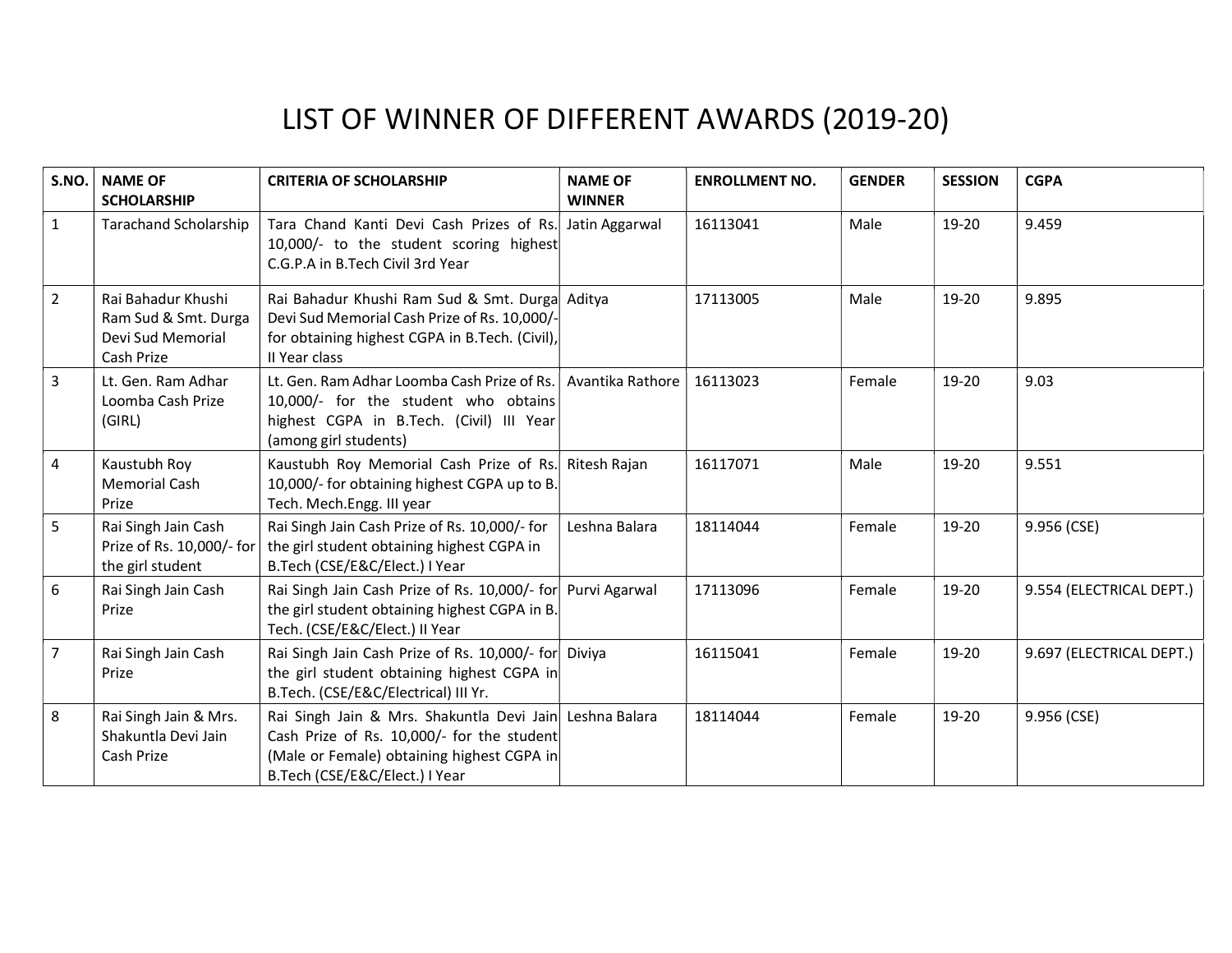| 9  | Rai Singh Jain & Smt.<br>Shakuntla Devi Jain<br>Cash Prize | Rai Singh Jain & Smt. Shakuntla Devi Jain Ghetia Siddharth<br>Cash Prize of Rs. 10,000/- for the student<br>(Male or Female) obtaining highest CGPA in<br>B.Tech.(CSE/E&C/Elect.) II Year. |                              | 17114033 | Male   | 19-20 | 9.865 (CSE)              |
|----|------------------------------------------------------------|--------------------------------------------------------------------------------------------------------------------------------------------------------------------------------------------|------------------------------|----------|--------|-------|--------------------------|
| 10 | Rai Singh Jain & Smt.<br>Shakuntla Devi Jain<br>Cash Prize | Rai Singh Jain & Smt. Shakuntla Devi Jain<br>Cash Prize of Rs. 10,000/- for the student<br>(Male or Female) obtaining highest CGPA in<br>B.Tech. (CSE/E&C/Elect.) III Year.                | Gajare Pranjal<br>mathu      | 16115043 | Male   | 19-20 | 9.871 (ELECTRICAL DEPT.) |
| 11 | Prof. P. Mukhopadhyay<br>Cash Prize                        | Prof. P. Mukhopadhyay Cash Prize of Rs.<br>10,000/- for obtaining highest CGPA in<br>B.Tech. (Elect.) III year.                                                                            | Gajare Pranjal<br>Mathu      | 16115043 | Male   | 19-20 | 9.871                    |
| 12 | Shri Raghuraj Behari<br>Mathur Cash Prize (M)              | Shri Raghuraj Behari Mathur Cash Prize of<br>Rs. 20,000/- for a male student who has<br>obtained highest CGPA amongst male<br>students in B. Tech. Civil I year                            | Shubham Goyal                | 18113130 | Male   | 19-20 | 9.644                    |
| 13 | Shri Raghuraj Behari<br>Mathur Cash Prize (F)              | Shri Raghuraj Behari Mathur Cash Prize of<br>Rs. 20,000/- for a female student who has<br>obtained highest CGPA amongst female<br>students in B. Tech. Civil I year                        | Chidella Vaibhavi   18113037 |          | Female | 19-20 | 9.4                      |
| 14 | Gauri Shanker - Malti<br>Prize                             | Gauri Shanker - Malti Prize of Rs. 10,000/-<br>for the student who obtains highest CGPA<br>in B.Tech. (Civil) III Year.                                                                    | Jatin Aggarwal               | 16113041 | Male   | 19-20 | 9.459                    |
| 15 | Air Cmdr Shyam Chand<br>Mehra                              | Air Cmdr Shyam Chand Mehra Scholarship"<br>of Rs. 10,000/- to a girl student of B.Tech<br>1st year for obtaining highest CGPA in<br>B.Tech. Electrical Engg.                               | Khushi                       | 18115051 | Female | 19-20 | 9.6                      |
| 16 | Air Cmdr Shyam Chand<br>Mehra                              | Air Cmdr Shyam Chand Mehra Scholarship"<br>of Rs. 10,000/- to a girl student of B.Tech<br>2nd year for obtaining highest CGPA in<br><b>B.Tech. Electrical Engg</b>                         | Purvi Agarwal                | 17113096 | Female | 19-20 | 9.554                    |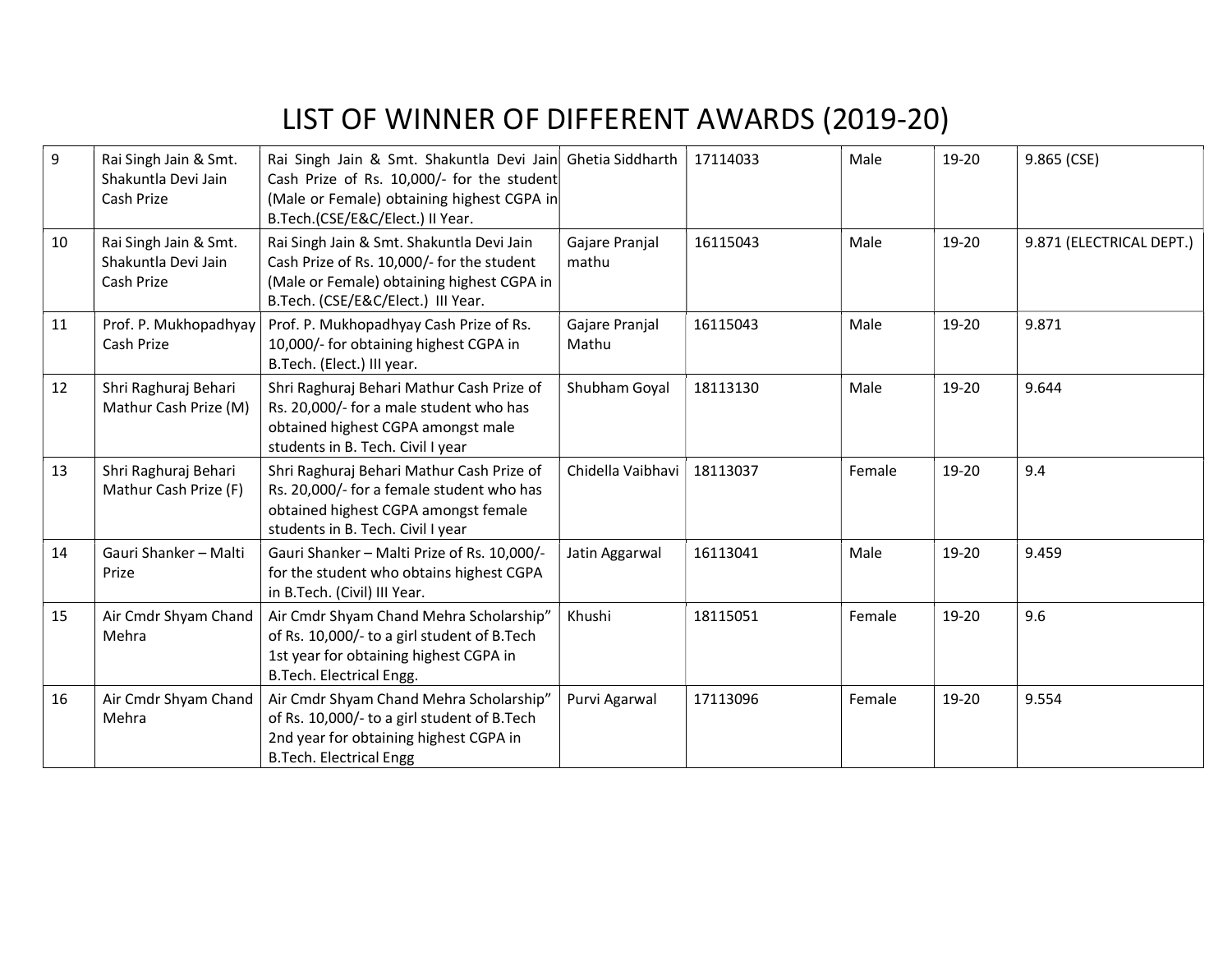| 17 | Air Cmdr Shyam Chand<br>Mehra    | "Air Cmdr Shyam Chand Mehra<br>Scholarship" of Rs. 15,000/- to a girl<br>student of B.Tech 3rd year for obtaining<br>highest CGPA in B.Tech. Electrical Engg.                 | Diviya                    | 16115041 | Female | 19-20 | 9.697                    |
|----|----------------------------------|-------------------------------------------------------------------------------------------------------------------------------------------------------------------------------|---------------------------|----------|--------|-------|--------------------------|
| 18 | EC-72 Batch" Cash<br>Award       | EC-72 Batch" Cash Award of Rs. 10,000/- for<br>the student of 3rd year B.Tech. (E & CE)<br>based upon performance of the student up<br>to 2nd year.                           | <b>Abhishek Pande</b>     | 17115005 | Male   | 19-20 | 9.576                    |
| 19 | "1988 Batch Award"<br>Cash Award | "1988 Batch Award" Cash Award of Rs.<br>12,000/- to a student of all UG Programmes<br>in Engineering 1st year on the basis of<br>Academics Performance of Autumn<br>Semester. | Mohit Kumar               | 18114049 | Male   | 19-20 | 10 (CSE)                 |
| 20 | "1988 Batch Award"<br>Cash Award | "1988 Batch Award" Cash Award of Rs.<br>12,000/- to a student of all UG Programmes<br>in Engineering 2nd year on the basis of<br>Academics Performance upto 1st year.         | Mohit Kumar               | 18114049 | Male   | 19-20 | 10 (CSE)                 |
| 21 | "1988 Batch Award"<br>Cash Award | "1988 Batch Award" Cash Award of Rs.<br>12,000/- to a student of all UG Programmes<br>in Engineering 3rd year on the basis of<br>Academics Performance upto 2nd year.         | Aditya Hriday<br>Upadhyay | 17113005 | Male   | 19-20 | 9.9 (CIVIL)              |
| 22 | "1988 Batch Award"<br>Cash Award | "1988 Batch Award" Cash Award of Rs.<br>12,000/- to a student of all UG Programmes<br>in Engineering 4th year on the basis of<br>Academics Performance upto 3rd year.         | Gajare Pranjal<br>Mathu   | 16115043 | Male   | 19-20 | 9.871 (ELECTRICAL DEPT.) |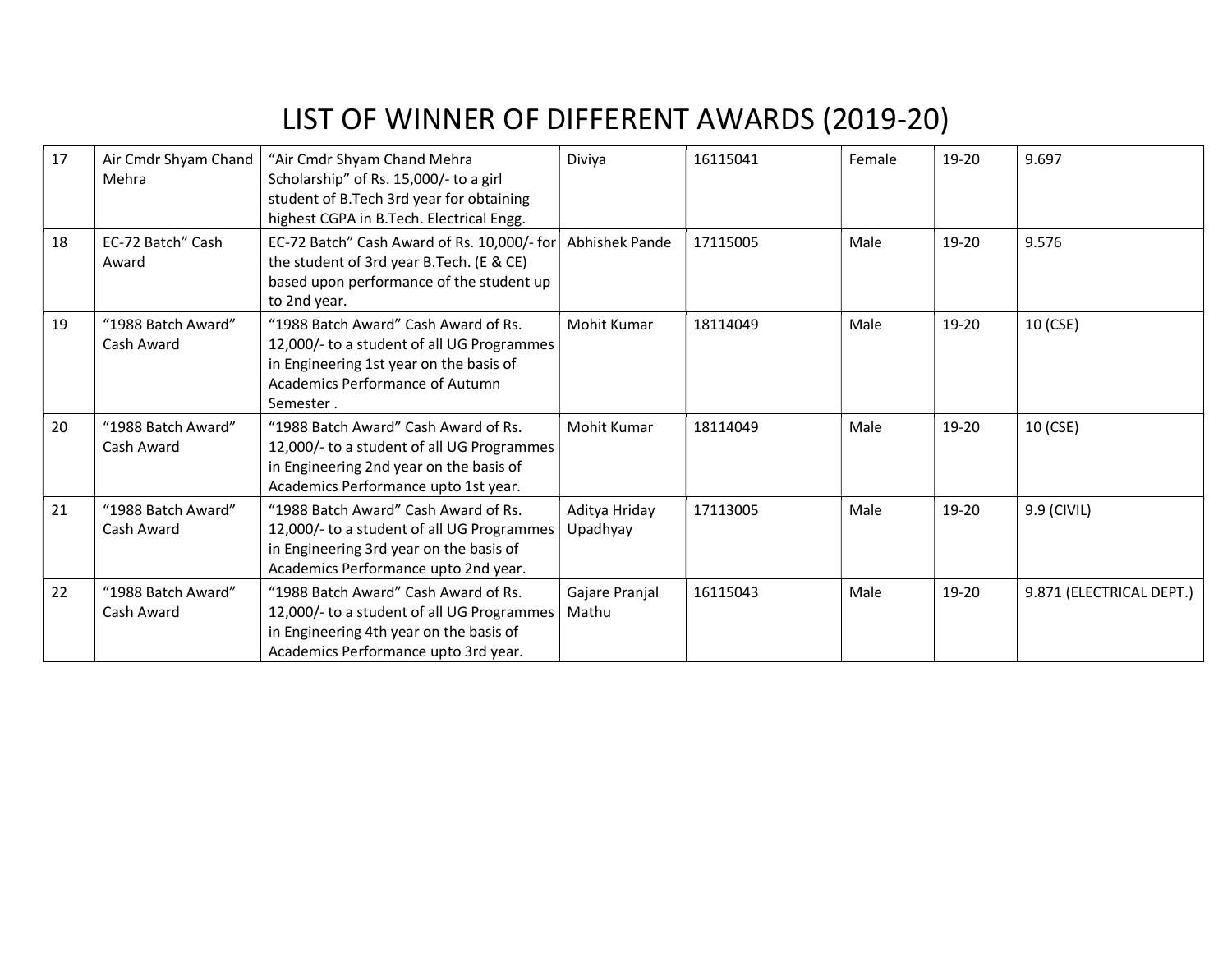| 23 | Viney K. And Sunita<br>Jain Award                        | "Vinay K. And Sunita Jain Award" for<br>Excellence in B.Tech. And IDD programmes<br>in E & CE/CSE/Elect. Engg., related to<br>Information<br>Communication<br>and<br>Technologies (ICT) of Rs. 10,000/- for Fourth<br>year male student on the basis of<br>performance up to 3rd year. In case the<br>recipient is receiving another award at the<br>same time, the award should go to next<br>performer.           | <b>Sidharth Thomas</b>   | 16112087 | Male   | 19-20 | 9.676 (ECE)              |
|----|----------------------------------------------------------|---------------------------------------------------------------------------------------------------------------------------------------------------------------------------------------------------------------------------------------------------------------------------------------------------------------------------------------------------------------------------------------------------------------------|--------------------------|----------|--------|-------|--------------------------|
| 24 | Viney K. And Sunita<br>Jain Award                        | "Vinay K. And Sunita Jain Award" for<br>Excellence in B.Tech. And IDD programmes<br>in E & CE/CSE/Elect. Engineering related to<br>Information and Communication<br>Technologies (ICT) of Rs. 10,000/- for<br>Fourth year Female student on the basis of<br>performance up to 3rd year. In case the<br>recipient is receiving another award at the<br>same time, the award should go to next<br>performer.          | Diviya                   | 16115041 | Female | 19-20 | 9.697 (ELECTRICAL DEPT.) |
| 25 | Ajit Singh Yadav<br><b>Memorial Proficiency</b><br>Prize | Ajit Singh Yadav Memorial Proficiency<br>Prize" the First Cash Prize of Rs. 20,000/- to<br>a student (Male/Female) of Mechanical &<br>Industrial Engineering Deptt. 3rd year on<br>the basis of weightage upto 75% having<br>highest CGPA upto 2nd year in MIED and<br>25% (1) Introduction to Environmental<br>Studies (CE) (2) Ethics & Self Awareness<br>(HSS) and (3) Engineering Analysis & Design<br>$(ME)$ . | Tejas Sanghapal<br>Patil | 17117089 | Male   | 19-20 | 9.478 (MECHANICAL)       |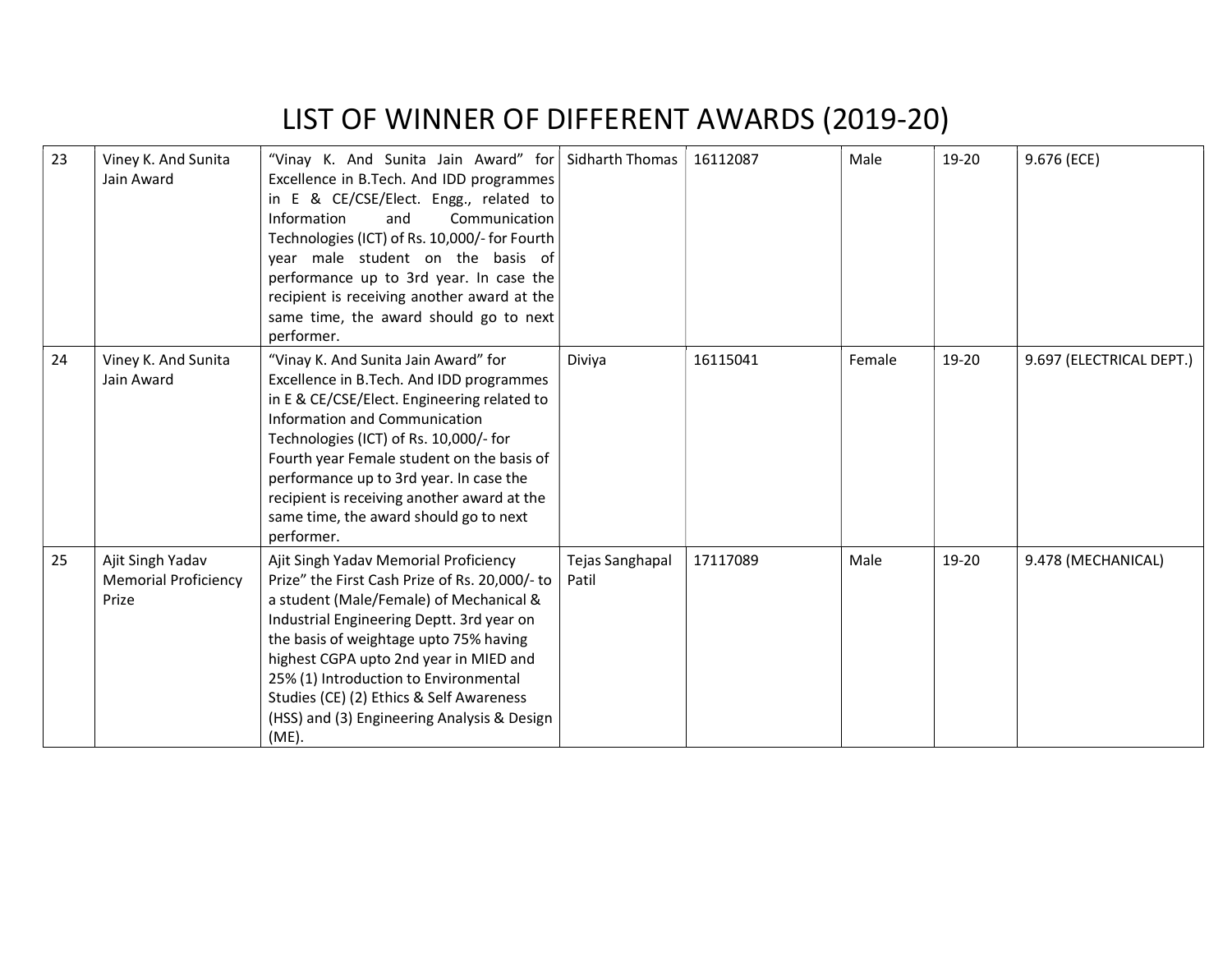| 26 | Ajit Singh Yadav<br><b>Memorial Proficiency</b><br>Prize | Ajit Singh Yadav Memorial Proficiency<br>Prize" the Second Cash Prize of Rs.<br>10,000/- to a student (Male/Female) of<br>Mechanical & Industrial Engineering Deptt.<br>3rd year on the basis of weightage upto<br>75% having highest CGPA upto 2nd year in<br>MIED and 25% (1) Introduction to<br>Environmental Studies (CE) (2) Ethics & Self<br>Awareness (HSS) and (3) Engineering<br>Analysis & Design (ME).                                                       | Sudhang<br>Varshney | 17112078 | Male | 19-20 | 9.433 (MECHANICAL) |
|----|----------------------------------------------------------|-------------------------------------------------------------------------------------------------------------------------------------------------------------------------------------------------------------------------------------------------------------------------------------------------------------------------------------------------------------------------------------------------------------------------------------------------------------------------|---------------------|----------|------|-------|--------------------|
| 27 | Ajit Singh Yadav<br><b>Memorial Proficiency</b><br>Prize | Ajit Singh Yadav Memorial Proficiency<br>Prize" the First Cash Prize of Rs. 25,000/- to<br>a student (Male/Female) of Mechanical &<br>Industrial Engineering Deptt. 4th year on<br>the basis of weightage upto 75% having<br>highest CGPA upto 3rd year in MIED and<br>25% (1) Introductyion to Environmental<br>Studies (CE) (2) Ethics & Self Awareness<br>(HSS) and (3) Engineering Analysis &<br>Design (ME) and (4) Principales of<br>Industrial Engineering (ME). | Ritesh Rajan        | 16117071 | Male | 19-20 | 9.551 (MECHANICAL) |
| 28 | Ajit Singh Yadav<br><b>Memorial Proficiency</b><br>Prize | "Ajit Singh Yadav Memorial Proficiency<br>Prize" the Second Cash Prize of Rs.<br>15,000/- to a student (Male/Female) of<br>Mechanical & Industrial Engineering Deptt.<br>4th year on the basis of weightage upto<br>75% having highest CGPA upto 3rd year in<br>MIED and 25% (1) Introductyion to<br>Environmental Studies (CE) (2) Ethics & Self<br>Awareness (HSS) and (3) Engineering<br>Analysis & Design (ME) and Principles of<br>Industrial Engineering (ME)     | Jose Aby            | 16117039 | Male | 19-20 | 9.53 (MECHANICAL)  |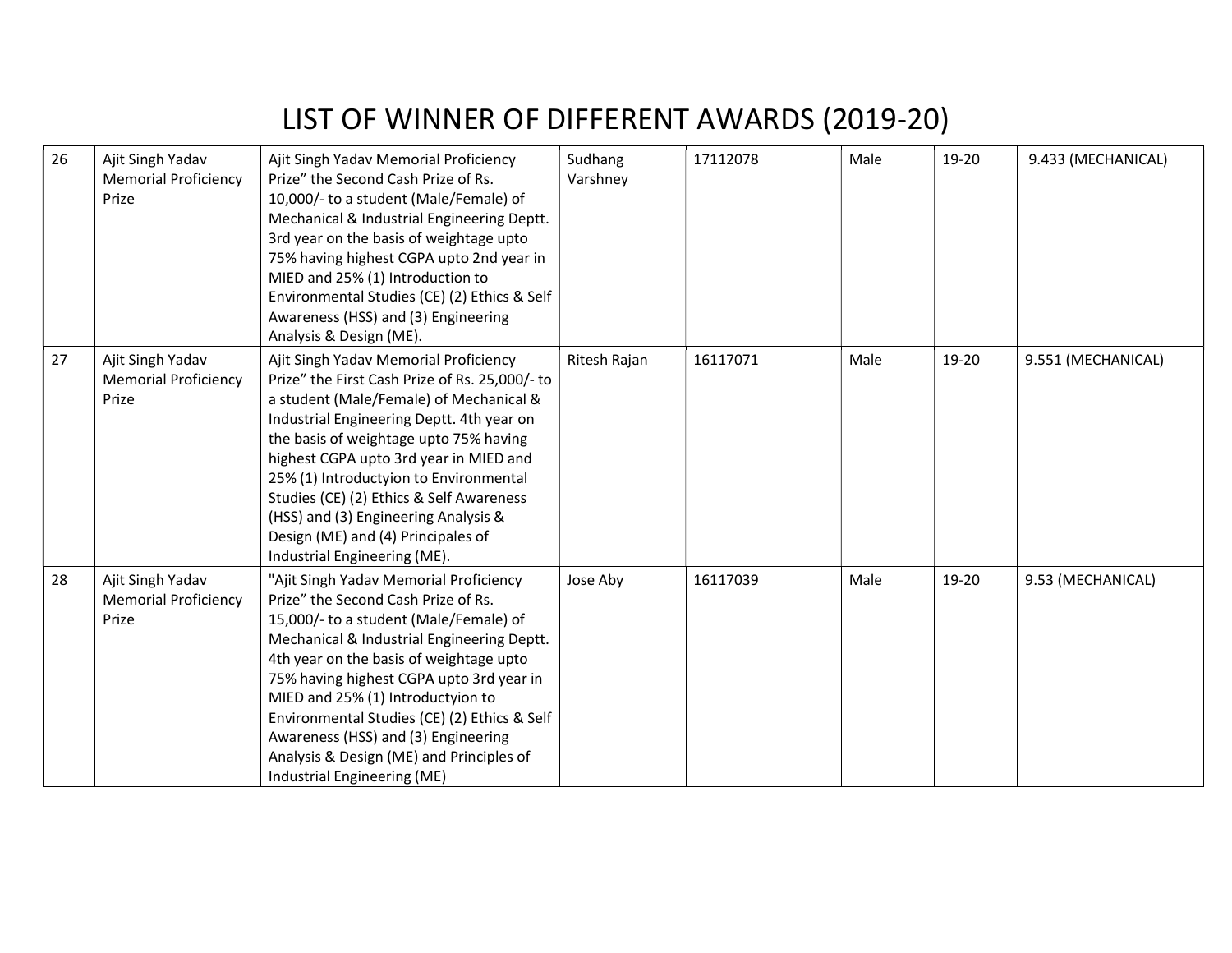| 29 | Ajit Singh Yadav<br><b>Memorial Proficiency</b><br>Prize                      | "Ajit Singh Yadav Memorial Essay Prize" for<br>two best essays from all departments at IIT<br>Roorkee. The topic for the essay shall be<br>decided by the Institute for each year.<br>First Prize of Rs. 13,000/-<br>Second Prize of Rs. 7,000/- | 1. Vivek Singh<br>2. Shreya<br>Agarwal | 16410030<br>19119037 | Male<br>Female | 19-20<br>19-20 | Int. M.Tech<br><b>Earth Sciences</b><br>Mechanical & Industrial |
|----|-------------------------------------------------------------------------------|--------------------------------------------------------------------------------------------------------------------------------------------------------------------------------------------------------------------------------------------------|----------------------------------------|----------------------|----------------|----------------|-----------------------------------------------------------------|
| 30 | Dwarka Dass Balwant<br>Kaur Thapar Cash Prize                                 | Dwarka Dass Balwant Kaur Thapar" Cash<br>Prize Rs. 10,000/- to M.Tech. (AHES) Ist<br>year student highest CGPA but not getting<br>any other award of similar or higher<br>amount.                                                                | Swatantra<br>Kumar Karna               | 18512019             | Male           | 19-20          | 8.895                                                           |
| 31 | Ashwani Kumar Goel,<br><b>ALEO Manali</b><br><b>Hydropower Award</b>          | 'Ashwani Kumar Goel, ALEO Manali<br>Hydropower Award" of Rs. 10,000/- to a<br>student having second highest CGPA<br>among M.Tech. (AHES) I year students.                                                                                        | Misra Arushi<br>Omprakash<br>Shashi    | 18512007             | Female         | 19-20          | 9.584                                                           |
| 32 | Chhattishgarh State<br><b>Power Generation</b><br>Corporation Hydro<br>Awards | "Chattisgarh State Power Generation<br>Corporation Hydro Awards" of Rs. 10,000/-<br>p.a to B.Tech. 3rd / 4th Student for Securing<br>Hightest Marks in the Subject IAH-01 SHP<br>Development for Autumn Semester                                 | Jatin Varshney<br>(EE)                 | 17113048             | Male           | 19-20          | 10/88                                                           |
| 33 | Mr. Harish Ms. Veena<br>Midha Cash Prize                                      | Mr. Harish & Ms. Veena Midha Cash Prize<br>of Rs. 10,000/- to a student of M.B.A.<br>(HRM) I Year Student.                                                                                                                                       | Devarapalli<br>Bhaavan                 | 18810023             | Male           | 19-20          | 9.333                                                           |
| 34 | <b>Balmar Lawrie Cash</b><br>Prize                                            | Balmar Lawrie Cash Prize of Rs. 10,000/- to<br>Technology Management.                                                                                                                                                                            | Lakshay Bansal                         | 18810039             | Male           | 19-20          | 9.026                                                           |
| 35 | <b>Bihar Hydro Awards</b>                                                     | Bihar Hydro Awards of Rs. 10,000/- to a<br>student Securing Highest C.G.P.A. in<br>M.Tech. I Year Student.                                                                                                                                       | <b>Anshul Vats</b>                     | 18512001             | Male           | 19-20          | 9.632                                                           |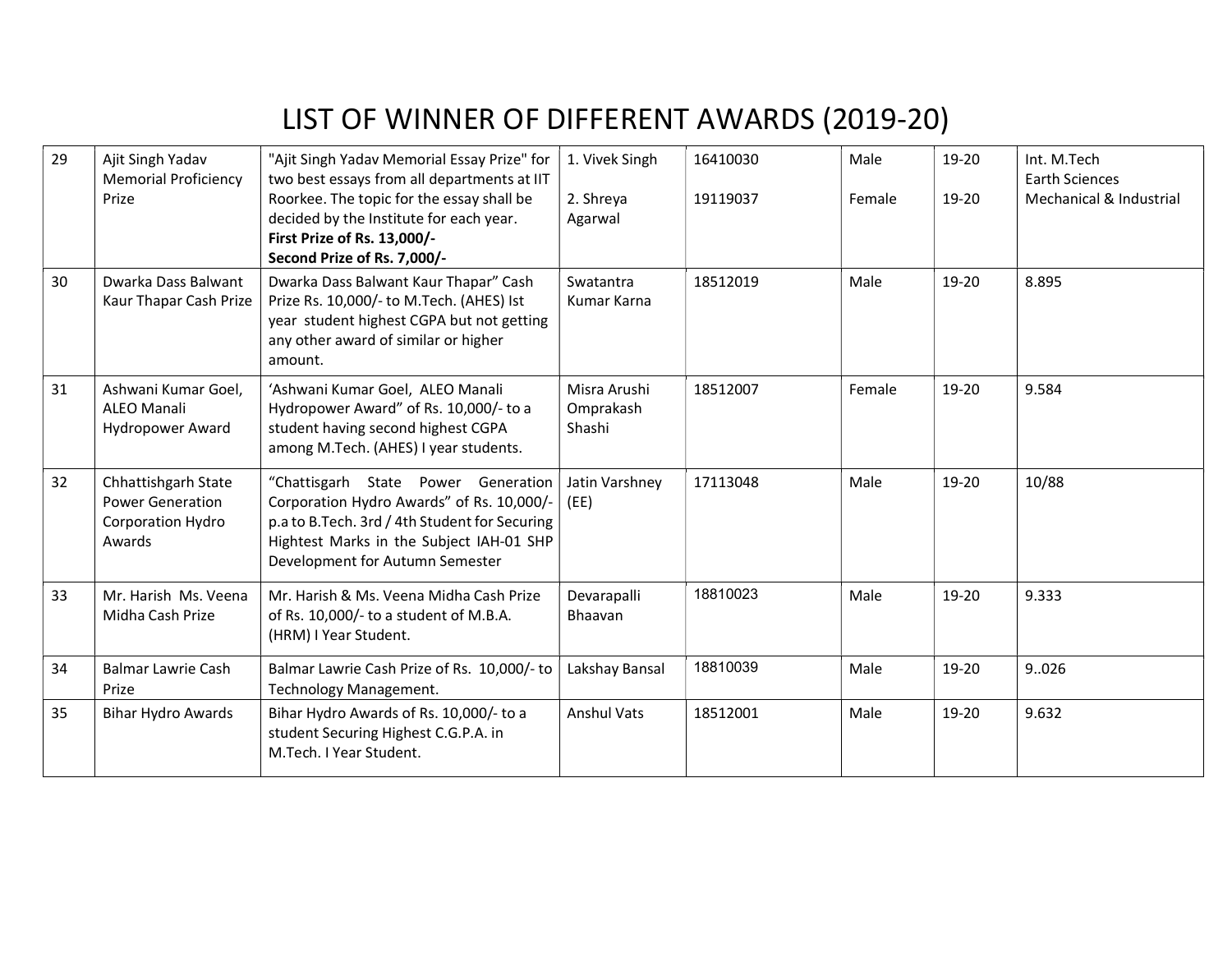| 36 | <b>Excellence Award by</b><br>1972 batch                                            | Excellence Award by 1972 batch of<br>Chemical Engg. Scholarship Rs. 15,000/- for<br>2nd and 3rd Year (Innovative Mind, Total<br>highest Marks, Business IQ, Sports)                                                                                          | 1. Devashish<br>Yadav<br>2. Aniket<br>Babasaheb<br>Kumbhar | 18112019<br>17112014 | Male<br>Male | 19-20<br>19-20 | 9.422<br>9.725 |
|----|-------------------------------------------------------------------------------------|--------------------------------------------------------------------------------------------------------------------------------------------------------------------------------------------------------------------------------------------------------------|------------------------------------------------------------|----------------------|--------------|----------------|----------------|
| 37 | Om Prakash Gupta and<br>Sushila Devi Memorial<br>Scholarship                        | Om Prakash Gupta and Sushila Devi<br>Memorial Scholarship of Rs. 10,000 to a girl<br>student of B.Tech. I Year obtaining highest<br>marks.                                                                                                                   | Leshna Balara                                              | 18114044             | Female       | 19-20          | 9.956 (CSE)    |
| 38 | Prof. B.S. Varshney<br><b>Memorial Cash Prize</b>                                   | Prof. B.S. Varshney Memorial Cash Prize of<br>Rs. 10,000 for Securing highest grades in<br>the following two subjects:<br>CH 206 Application of Th.<br>CH 204 Transfer Process I (Heat Trans).                                                               | <b>ANIKET</b><br><b>BABASAHEB</b><br><b>KUMBHAR</b>        | 17112014             | Male         | 19-20          | 9.73           |
| 39 | B.K. Agrawal Award for<br>Academic Excellence                                       | B.K. Agrawal Award for Academic<br>Excellence, to Honour a 7 <sup>th</sup> semester<br>student with the highest CGPA upto the 6 <sup>th</sup><br>semester of B.Tech. Chemical Engineering<br>programme. The award will carry a cash<br>prize of Rs. 40,000/- | Sakshi                                                     | 16112076             | Female       | 19-20          | 9.707          |
| 40 | Chhattisgarh State<br><b>Power Generation</b><br><b>Corporation Hydro</b><br>Awards | Cash Prize of Rs. 10,000/- to M.Tech. AHES<br>I year- Securing highest CGPA in the I year<br>and not awarded any other award of same<br>or higher amount.                                                                                                    | Jitendra Prasad<br>Sharma                                  | 18512004             | Male         | 19-20          | 9.263          |
| 41 | Chhattisgarh State<br><b>Power Generation</b><br>Corporation<br><b>Hydro Awards</b> | Cash Prize of Rs. 10,000/- to M.Tech. EMRL<br>year-Securing highest CGPA in the I year<br>and not awarded any other award of same<br>or higher amount.                                                                                                       | Payal Jain                                                 | 18513006             | Female       | 19-20          | 8.611          |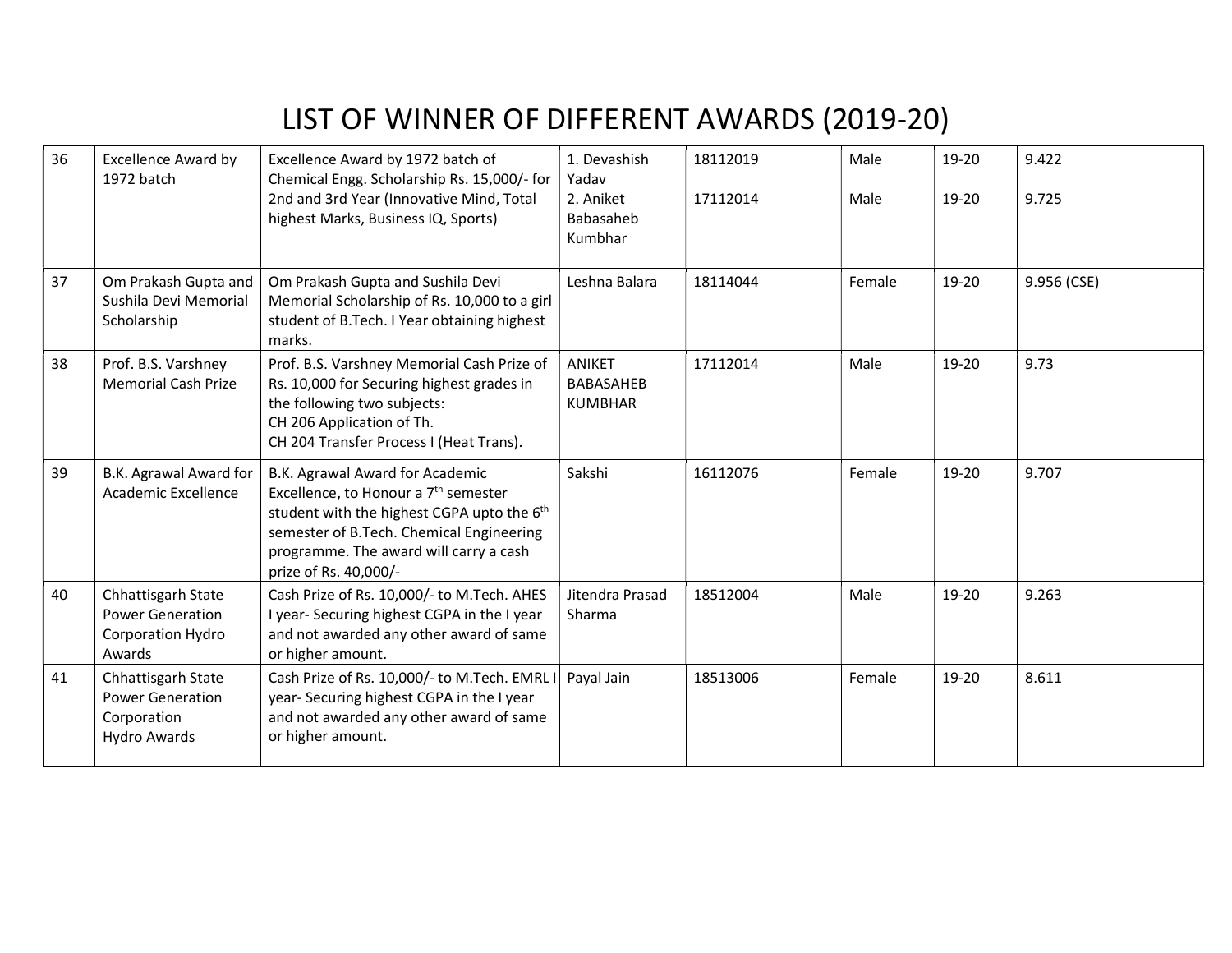| 42 | Chhattisgarh State<br><b>Power Generation</b><br>Corporation Hydro<br>Awards | Cash Prize of Rs. 10,000/- to M.Tech. AHES I<br>year-Securing highest marks in the Seminar.                                                                                                                                 | Misra Arushi<br>Omprakash<br>Shashi                                   | 18512007                         | Female                   | 19-20                   | 10/87                                                   |
|----|------------------------------------------------------------------------------|-----------------------------------------------------------------------------------------------------------------------------------------------------------------------------------------------------------------------------|-----------------------------------------------------------------------|----------------------------------|--------------------------|-------------------------|---------------------------------------------------------|
| 43 | Chhattisgarh State<br><b>Power Generation</b><br>Corporation Hydro<br>Awards | Cash Prize of Rs. 10,000/- M.Tech. EMRL<br>I Year- Securing highest marks in the<br>Seminar.                                                                                                                                | Eluid Salila                                                          | 18513012                         | Male                     | 19-20                   | 10/85                                                   |
| 44 | Usha Annual Award                                                            | Cash Prize of Rs. 10,000/- M.Tech. AHES I<br>Year-Securing highest grade in Small Hydro<br>Power Planning & Management Course.                                                                                              | Jitendra Prasad<br>Sharma                                             | 18512004                         | Male                     | 19-20                   | 9.2/82                                                  |
| 45 | Nayyar Award for<br>Excellence in<br>Communication                           | Nayyar Award three prizes of Rs. 50,000, Rs.<br>30,000 and Rs. 20,000 for students in 3rd, 4th<br>and 5 <sup>th</sup> years of UG/IDD courses and all<br>students of PG courses are eligible.                               | 1. Shweta Shetty<br>2. Sanjana<br>Srivatsava<br>3. Samarth<br>Gubrele | 19810039<br>17410026<br>16119027 | Female<br>Female<br>Male | 19-20<br>19-20<br>19-20 | MANAGEMENT DEPT.<br><b>EARTH SCIENCES</b><br>MECHANICAL |
| 46 | Smt. Lilawati Nayyar<br>Golden Jubilee<br>Scholarship                        | Awarded cash prize of Rs5000/- to the<br>undergraduate & Post Graduate students in<br>any year and in any branch of engineering<br>on Communication Skills & Merit basis.                                                   | Sudhang<br>Varshney                                                   | 17112078                         | Male                     | 19-20                   | MECHANICAL                                              |
| 46 | Manoj Jain Award for<br><b>Human Values</b>                                  | Manoj Jain Awards of Rs. 50,000/- plus<br>Shield & certificate of Final years students<br>of B. Tech., B.Arch and Pulp & Paper<br>Technology and Dual degree engineering<br>Bachelor course students. (Male and<br>Female). | Abhijit Rathi                                                         | 17112003                         | Male                     | 19-20                   | B.Tech 3rd Year<br>CHEMICAL                             |
| 47 | Bhagwan Devatma<br>Award for Excellence in<br>Social Service                 | Award will consist of Rs. 20,000 Cash Prize,<br>a Certificate and a Gold- plated Medal. The<br>award will be given to the student during<br>third year of his/her studies.                                                  | Vikash Kumar                                                          | 17310019                         | Male                     | 19-20                   | B.Tech 3rd Year<br><b>MMED</b>                          |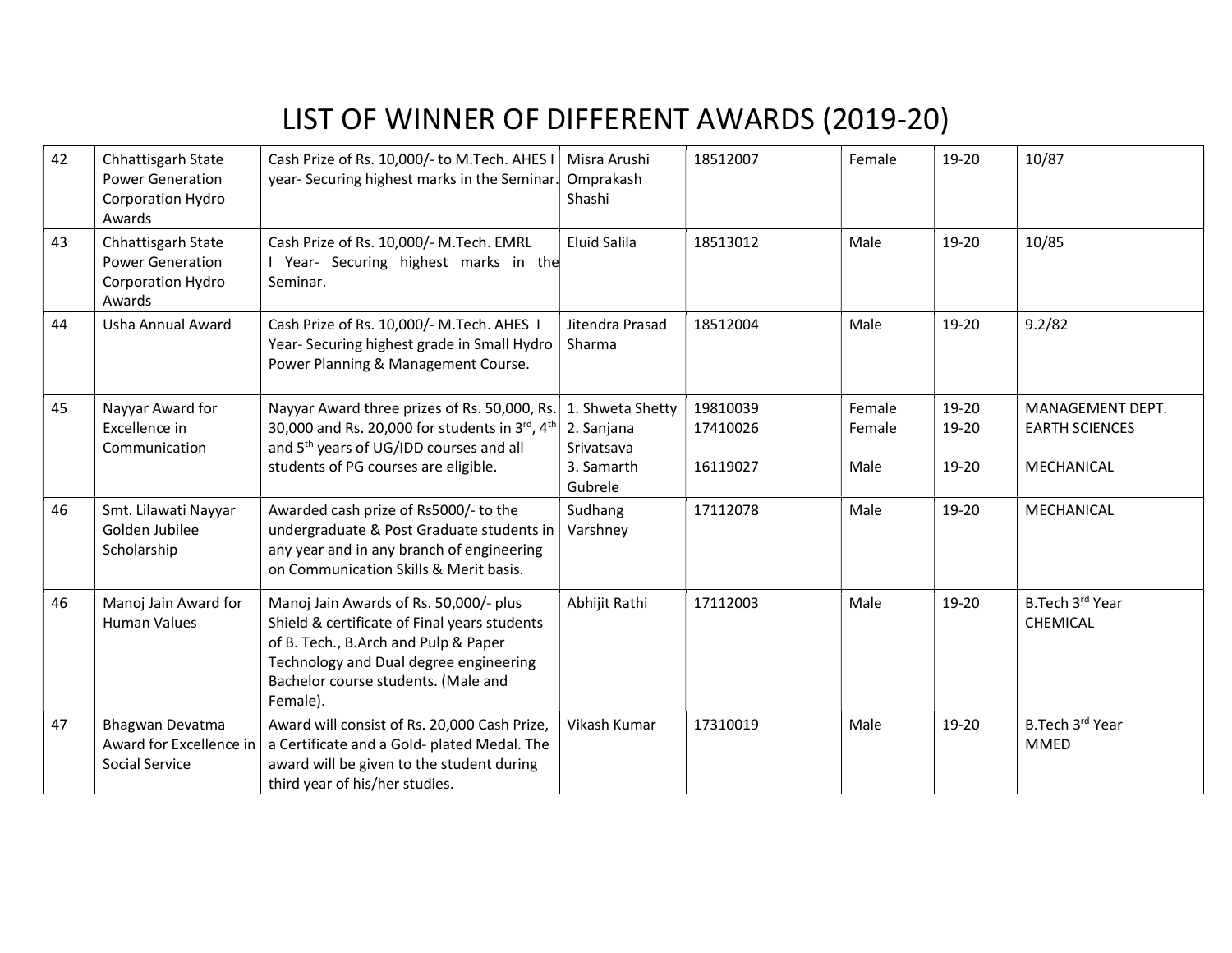| 48 | Sh. Pandit Shiv Dayal<br>Singh Memorial Award<br>for Excellence in Social<br>Service | Award will consist of Rs. 20,000 Cash Prize,<br>a Certificate and a Gold- plated Medal. The<br>award will be given to the student during<br>third year of his/her studies.                                                         | <b>Bijale Sheetal</b><br>Vijay | 17113027 | Male   | 19-20 | B.Tech 3rd Year CIVIL                         |
|----|--------------------------------------------------------------------------------------|------------------------------------------------------------------------------------------------------------------------------------------------------------------------------------------------------------------------------------|--------------------------------|----------|--------|-------|-----------------------------------------------|
| 49 | Harsh Wardhan<br><b>Bhatnagar Award</b>                                              | Harsh Wardhan Bhatnagar Award for<br>Excellence in Leadership" with two annual<br>cash award of Rs 25,000/- each to recognize<br>Excellence in                                                                                     | 1. Singh<br>Rahulkumar Sunil   | 16118081 | Male   | 19-20 | B. Tech 4 <sup>th</sup> Year MMED             |
|    | Leadership                                                                           | and honor the leadership skills of students<br>who actively contribute in student campus<br>groups at Bhavans, Department/Centre or<br>Institute level.                                                                            | 2. Ayushi Jaiswal              | 16312007 | Female | 19-20 | Int. M.Sc 4 <sup>th</sup> Year<br>Mathematics |
| 50 | <b>Encore Awards</b>                                                                 | Threshold academic proficiency: Minimum<br>CGPA of 7 after first semester. The primary<br>aim of this award is to provide a<br>meaningful level aid to financially<br>challenged students in their first year at the<br>institute. | Aby Jose                       | 16117039 | Male   | 19-20 | <b>Mechanical Engineering</b>                 |
| 51 | <b>Encore Awards</b>                                                                 | Threshold academic proficiency: Minimum<br>CGPA of 7 after first semester. The primary<br>aim of this award is to provide a<br>meaningful level aid to financially<br>challenged students in their first year at the<br>institute. | Trishna K.<br>Chengappa        | 16121033 | Female | 19-20 | Polymer Sc. Engineering                       |
| 52 | <b>Encore Awards</b>                                                                 | Threshold academic proficiency: Minimum<br>CGPA of 7 after first semester. The primary<br>aim of this award is to provide a<br>meaningful level aid to financially<br>challenged students in their first year at the<br>institute. | Vijendra Kumar                 | 16111037 | Male   | 19-20 | Biotechnology                                 |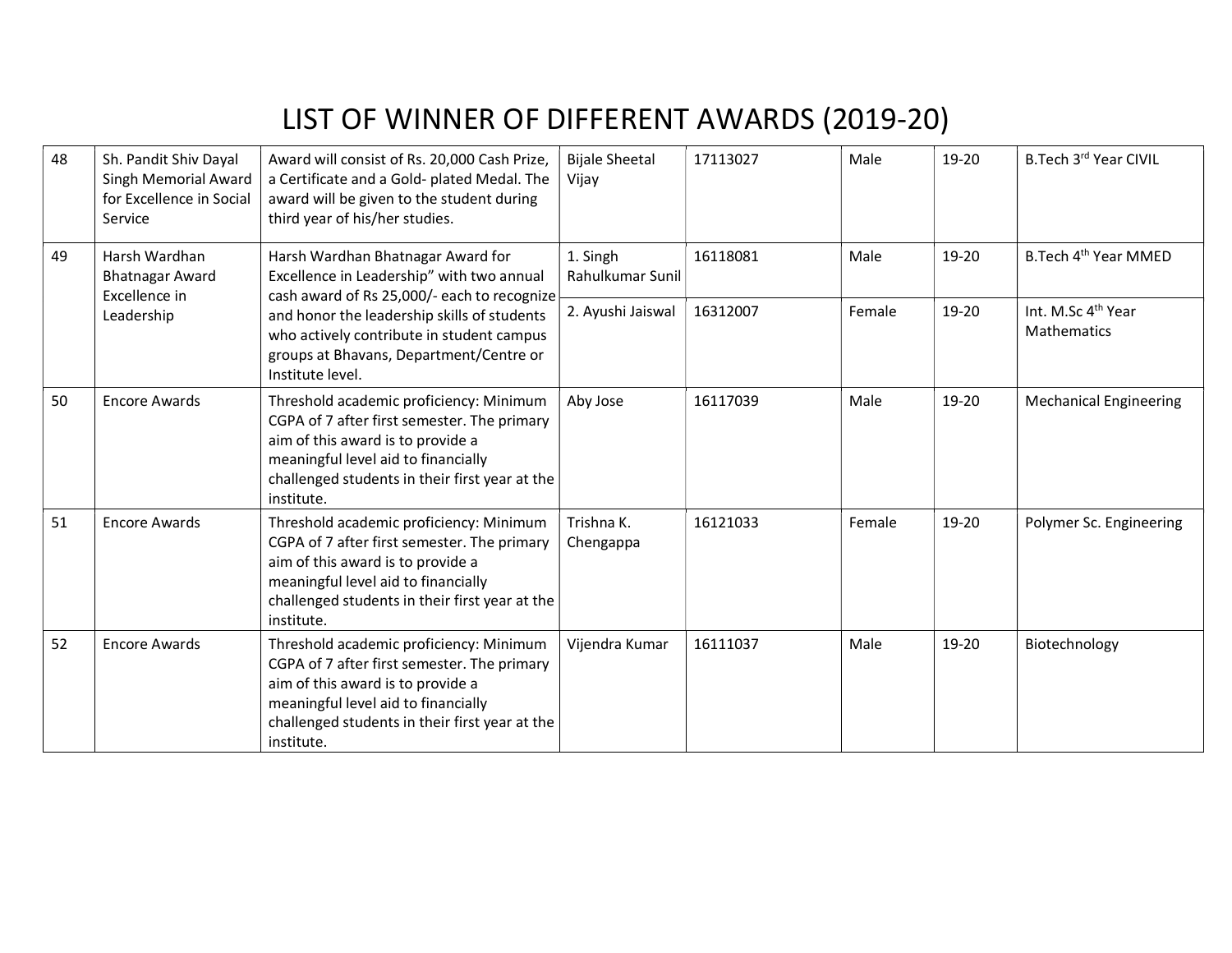| 53 | <b>Encore Awards</b> | Threshold academic proficiency: Minimum<br>CGPA of 7 after first semester. The primary<br>aim of this award is to provide a<br>meaningful level aid to financially<br>challenged students in their first year at the<br>institute.                                                                                                                                                                                                                                                                                                                  | Vishvendra Singh  | 16411032 | Male   | 19-20 | <b>GPT</b>                    |
|----|----------------------|-----------------------------------------------------------------------------------------------------------------------------------------------------------------------------------------------------------------------------------------------------------------------------------------------------------------------------------------------------------------------------------------------------------------------------------------------------------------------------------------------------------------------------------------------------|-------------------|----------|--------|-------|-------------------------------|
| 54 | <b>Encore Awards</b> | Threshold academic proficiency: Minimum<br>CGPA of 7 after first semester. The primary<br>aim of this award is to provide a<br>meaningful level aid to financially<br>challenged students in their first year at the<br>institute.                                                                                                                                                                                                                                                                                                                  | <b>Tanya Garg</b> | 18122027 | Female | 19-20 | <b>Engineering Physics</b>    |
| 55 | <b>Encore Awards</b> | Threshold academic proficiency: Minimum<br>CGPA of 7 after first semester. The primary<br>aim of this award is to provide a<br>meaningful level aid to financially<br>challenged students in their first year at the<br>institute.                                                                                                                                                                                                                                                                                                                  | Meghul Tyagi      | 18113082 | Female | 19-20 | <b>Civil Engineering</b>      |
| 56 | <b>Encore Awards</b> | Encore Scholarships will honour<br>undergraduates, both male and female,<br>who have demonstrated sustained<br>Scholastic achievement, cultural or literary<br>Accomplishment, sporting proficiency, and<br>leadership and social service of a high<br>order. Applicants will be from the Fourth<br>Year class and their track record over all<br>three preceding years of campus life shall<br>be taken into consideration for these<br>scholarships. Encore Scholarship of<br>Rs.50,000 for sustained overall excellence<br>for Fourth Year boys. | Mahek Raina       | 18117051 | Female | 19-20 | <b>Mechanical Engineering</b> |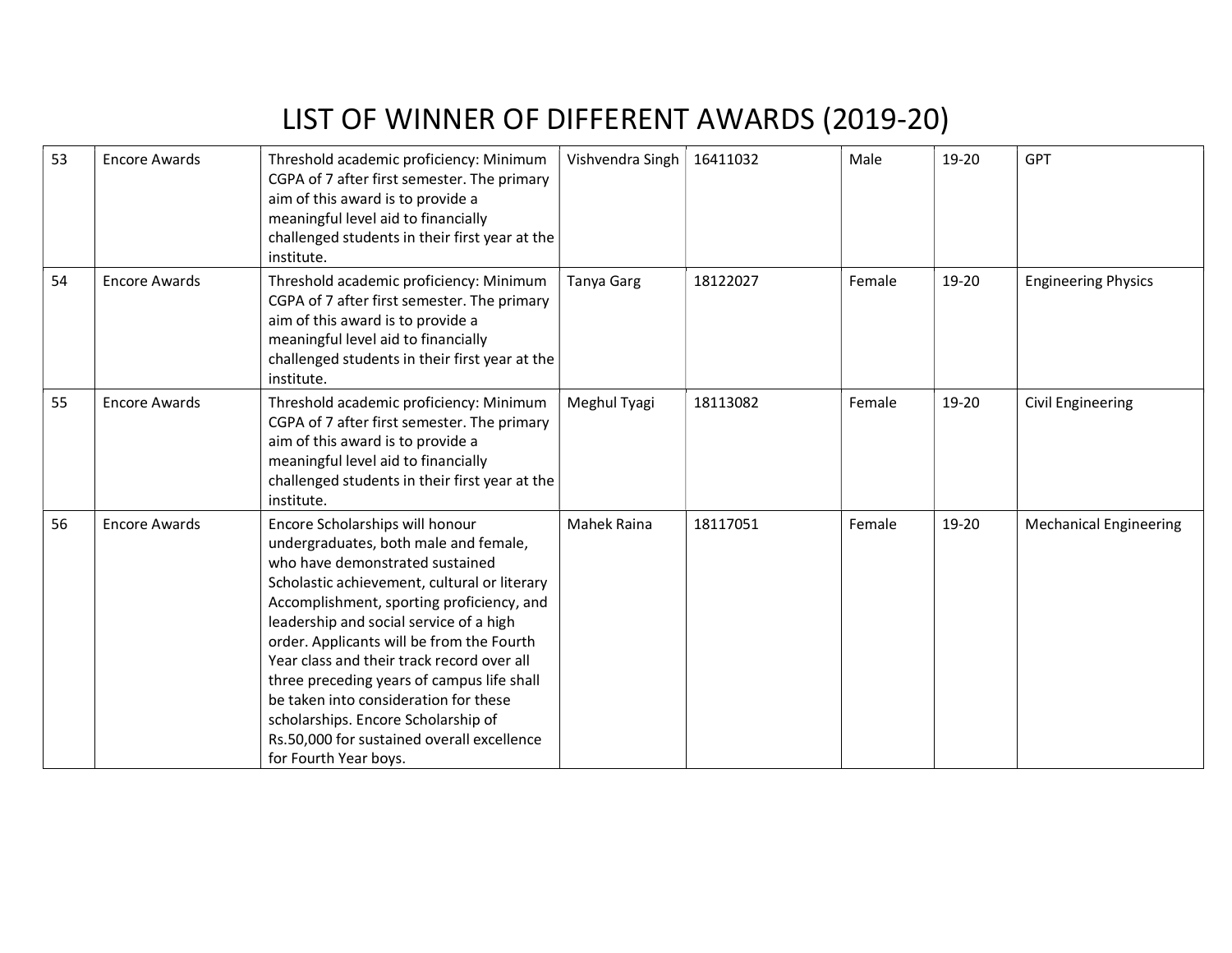| 57 | Encore awards | Encore Scholarships will honour<br>undergraduates, both male and female,<br>who have demonstrated sustained<br>Scholastic achievement, cultural or literary<br>accomplishment, sporting proficiency, and<br>leadership and social service of a high<br>order. Applicants will be from the Fourth<br>Year class and their track record over<br>Encore Scholarship of Rs.50,000 for<br>sustained overall excellence for Fourth<br>Year girls all three preceding years of<br>campus life shall be taken into<br>consideration for these scholarships. | Noor Nisha | 18117065 | Female | 19-20 | <b>Mechanical Engineering</b> |
|----|---------------|-----------------------------------------------------------------------------------------------------------------------------------------------------------------------------------------------------------------------------------------------------------------------------------------------------------------------------------------------------------------------------------------------------------------------------------------------------------------------------------------------------------------------------------------------------|------------|----------|--------|-------|-------------------------------|
| 58 | Encore awards | Encore Scholarships will honour<br>undergraduates, both male and female,<br>who have demonstrated sustained<br>Scholastic achievement, cultural or literary<br>Accomplishment, sporting proficiency, and<br>leadership and social service of a high<br>order. Applicants will be from the Fourth<br>Year class and their track record over all<br>three preceding years of campus life shall<br>be taken into consideration for these<br>scholarships. Encore Scholarship of<br>Rs.50,000 for sustained overall excellence<br>for Fourth Year boys. | Khushi     | 18115051 | Female | 19-20 | <b>Electrical Engineering</b> |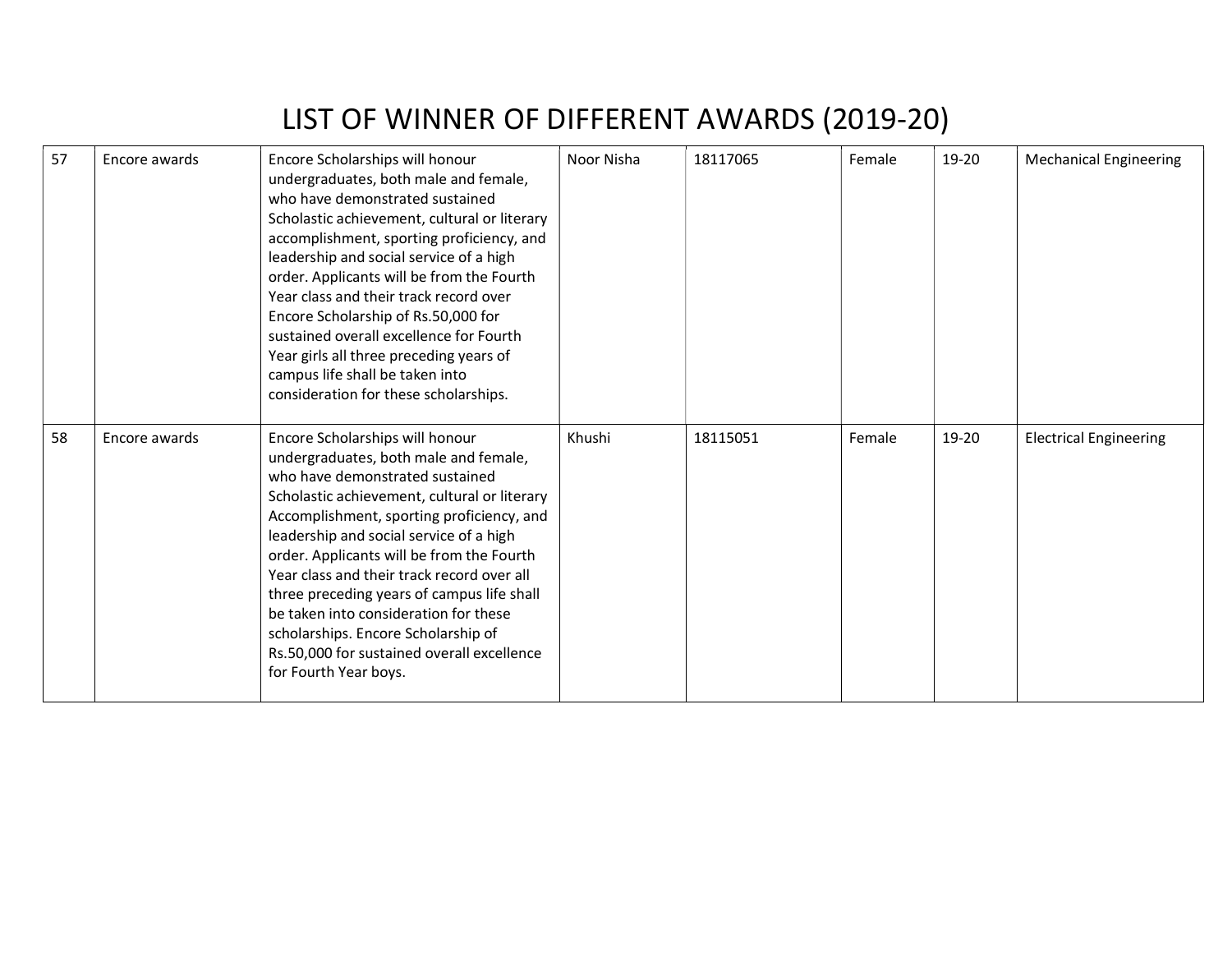| 59 | Encore awards | Encore Scholarships will honour<br>undergraduates, both male and female,<br>who have demonstrated sustained<br>Scholastic achievement, cultural or literary<br>Accomplishment, sporting proficiency, and<br>leadership and social service of a high<br>order. Applicants will be from the Fourth<br>Year class and their track record over all<br>three preceding years of campus life shall<br>be taken into consideration for these<br>scholarships. Encore Scholarship of                                                                        | Kaaira Gupta         | 18411015 | Female | 19-20 | <b>GPT</b>  |
|----|---------------|-----------------------------------------------------------------------------------------------------------------------------------------------------------------------------------------------------------------------------------------------------------------------------------------------------------------------------------------------------------------------------------------------------------------------------------------------------------------------------------------------------------------------------------------------------|----------------------|----------|--------|-------|-------------|
|    |               | Rs.50,000 for sustained overall excellence<br>for Fourth Year boys.                                                                                                                                                                                                                                                                                                                                                                                                                                                                                 |                      |          |        |       |             |
| 60 | Encore awards | Encore Scholarships will honour<br>undergraduates, both male and female,<br>who have demonstrated sustained<br>Scholastic achievement, cultural or literary<br>Accomplishment, sporting proficiency, and<br>leadership and social service of a high<br>order. Applicants will be from the Fourth<br>Year class and their track record over all<br>three preceding years of campus life shall<br>be taken into consideration for these<br>scholarships. Encore Scholarship of<br>Rs.50,000 for sustained overall excellence<br>for Fourth Year boys. | Ayaneshu<br>Bhardwaj | 18118017 | Male   | 19-20 | <b>MMED</b> |